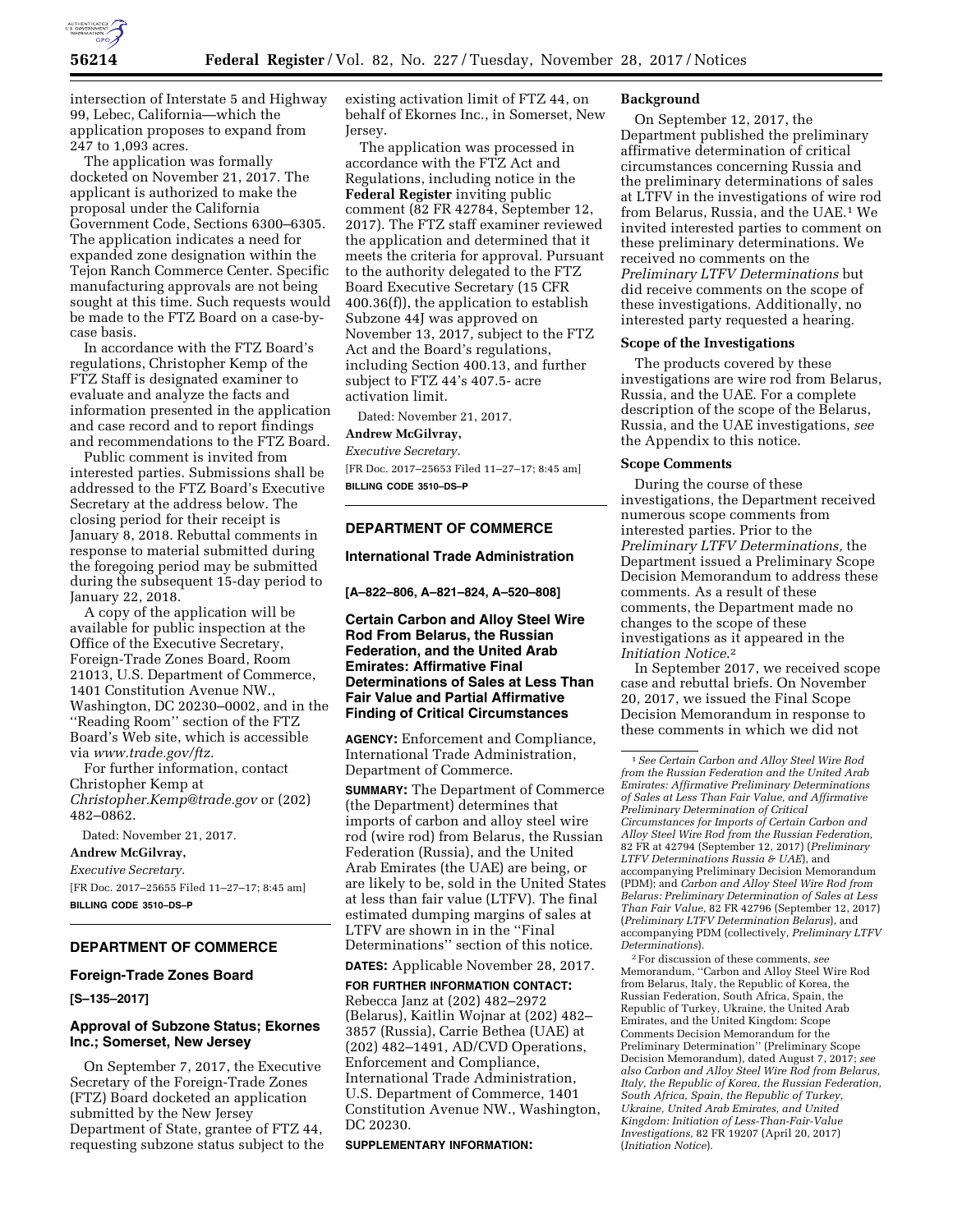change the scope of these investigations.3

#### **Period of Investigations**

The period of investigation (POI) is January 1, 2016, through December 31, 2016, for Russia and the UAE. Because Belarus is a non-market economy (NME) country, the POI for that investigation is July 1, 2016, through December 31, 2016.

## **Verification**

Because the mandatory respondents in the Russian and UAE investigations did not provide the information requested, and the Department determined that Byelorussian Steel Works (BSW) was uncooperative, the Department did not conduct verifications under section 782(i)(1) of the Act.

## **Analysis of Comments Received, Use of Adverse Facts Available, and Changes Since the Preliminary Determinations**

As noted above, we received no comments pertaining to the *Preliminary LTFV Determinations.* 

As stated in the *Preliminary LTFV Determination Belarus,* we found that BSW is not eligible for separate rate status because it is wholly-owned by the Government of Belarus. We also found in the *Preliminary LTFV Determinations*  that the Belarus-wide entity, as well as the mandatory respondents in the investigations involving Russia and the UAE,4 withheld information that the Department requested and failed to provide information by the specified deadlines. This significantly impeded the proceedings, and accordingly, resulted in the Department relying on facts otherwise available, pursuant to sections 776(a)(1) and 776(a)(2)(A)–(C) of the Tariff Act of 1930, as amended (the Act). Further, we found that these respondents did not cooperate to the best of their abilities to comply with our requests for information, and, accordingly, we determined it appropriate to apply adverse inferences in selecting from the facts available, pursuant to section 776(b) of the Act and 19 CFR 351.308(a).5 For the

purposes of the final determinations, we continue to find that, in accordance with sections 776(a)–(b) of the Act, application of facts otherwise available with adverse inferences is appropriate. Accordingly, the Department has made no changes to the *Preliminary LTFV Determinations,* and no decision memoranda accompany this **Federal Register** notice.

## **Final Affirmative Determinations of Critical Circumstances**

For Russia, in accordance with section 733(e)(1) of the Act and 19 CFR 351.206, we preliminarily found that critical circumstances exist with respect to mandatory respondents, Abinsk and NLMK Ural, and all other producers and exporters of wire rod from Russia (All Others).6 As stated above, the Department received no comments concerning the *Preliminary LTFV Determinations*. Thus, for these final determinations, we continue to find that, in accordance with section 735(a)(3) of the Act and 19 CFR 351.206, critical circumstances exist for imports from all producers and exporters of wire rod from Russia.

#### **All-Others Rate**

As discussed in the *Preliminary LTFV Determinations,* the Department based the selection of the ''All-Others'' rates in Russia and the UAE, on the dumping margins alleged in the Petitions,7 in accordance with section  $735(c)(5)(B)$  of the Act. We made no changes to the selection of these rates for these final determinations.<sup>8</sup>

## **Final Determinations**

The final estimated weighted-average dumping margins are as follows:

| Exporter or producer             | Estimated<br>weighted-<br>average<br>dumping<br>margin<br>(percent) |
|----------------------------------|---------------------------------------------------------------------|
| <b>Belarus</b>                   |                                                                     |
| Belarus-Wide Entity <sup>9</sup> | 280.02                                                              |

at 4–6; and *Preliminary LTFV Determination Belarus,* 82 FR at 42797, and accompanying PDM at 6–10.

6*See Preliminary LTFV Determinations Russia and UAE,* 82 FR at 42795.

7*See* the Petitions for the Imposition of Antidumping Duties on Carbon and Alloy Steel Wire Rod from Belarus, Italy, the Republic of Korea, the Russian Federation, the Republic of South Africa, Spain, Turkey, Ukraine, United Arab Emirates, and the United Kingdom, dated March 28, 2017 (the Petitions).

8*See Preliminary LTFV Determinations Russia and UAE,* 82 FR at 42795.

| Exporter or producer | Estimated<br>weighted-<br>average<br>dumping<br>margin<br>(percent) |
|----------------------|---------------------------------------------------------------------|
| Russia               |                                                                     |

| Abinsk Electric Steel Works Ltd | 756.93 |
|---------------------------------|--------|
| JSC NLMK-Ural                   | 756.93 |
|                                 | 436.80 |
|                                 |        |

## **UAE**

| 84.10 |
|-------|
| 84.10 |

9The Belarus-wide entity includes BSW, the sole mandatory respondent in the investigation of wire rod from Belarus.

## **Continuation of Suspension of Liquidation**

In accordance with section 733(d)(2) of the Act, for these final determinations, we will direct U. S. Customs and Border Protection (CBP) to suspend liquidation of all entries of wire rod from Russia, as described in the Appendix to this notice, which were entered, or withdrawn from warehouse, for consumption on or after June 14, 2017 (90 days prior to the date of publication of the *Preliminary LTFV Determinations*), because we continue to find that critical circumstances exist with regard to imports from all producers and exporters of wire rod from Russia.

In accordance with section 735(c)(1)(B) of the Act, for these final determinations, the Department will instruct CBP to continue to suspend liquidation of all entries of wire rod from Belarus and the UAE, as described in the Appendix to this notice, which were entered or withdrawn from warehouse, for consumption on or after September 12, 2017, the date of publication of the preliminary determinations of the Belarus and UAE investigations in the **Federal Register**.

With respect to entries from Belarus, pursuant to section 735(c)(1)(B) of the Act and 19 CFR 351.210(d), CBP shall require a cash deposit equal to the estimated amount by which the normal value exceeds the U.S. price as shown above.

With respect to entries from Russia, pursuant to section  $735(c)(1)(B)(ii)$  of the Act, CBP shall require a cash deposit equal to the weighted-average amount by which normal value exceeds U.S. price, as follows: (1) For Abinsk and NLMK Ural, the cash deposit rate will be equal to the estimated weightedaverage dumping margin which the Department determined in this final determination; (2) if the exporter is not a firm identified in this investigation

<sup>3</sup>For discussion of these comments, *see*  Memorandum, ''Carbon and Alloy Steel Wire Rod from Belarus, Italy, the Republic of Korea, the Russian Federation, South Africa, Spain, the Republic of Turkey, Ukraine, the United Arab Emirates, and the United Kingdom: Final Scope Memorandum'' (Final Scope Decision Memorandum), dated November 20, 2017.

<sup>4</sup>Abinsk Electric Steel Works Ltd. (Abinsk) and JSC NLMK-Ural (NLMK Ural) (Russia), and Emirates Steel Industries PJSC (Emirates Steel) (UAE).

<sup>5</sup>*See Preliminary LTFV Determinations Russia and UAE,* 82 FR at 42794, and accompanying PDM